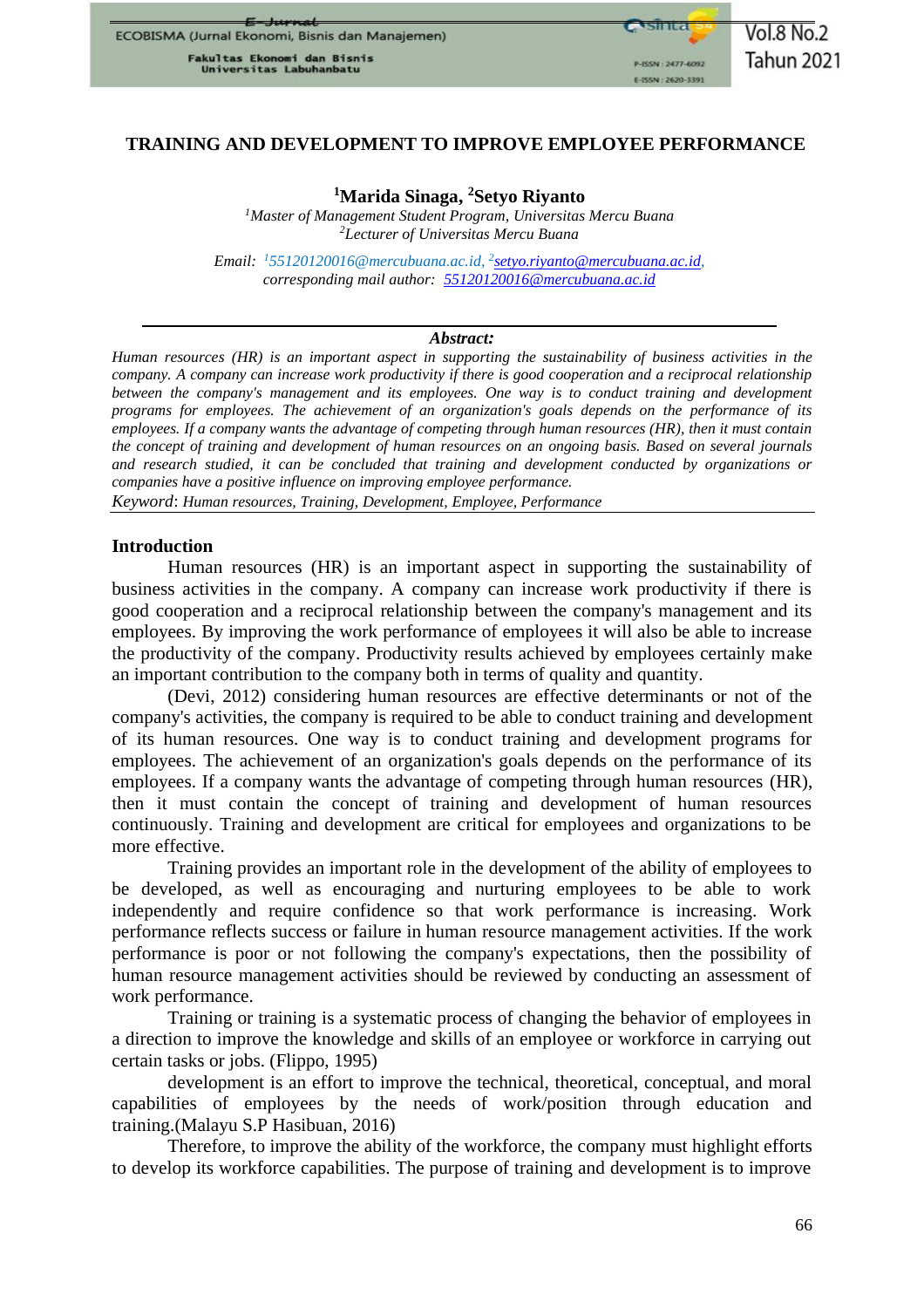the productivity of the workforce in achieving the results set by the company. This research aims to see how good training and development can increase employee productivity which will also increase the productivity of the company**.**

# **Literature Review and Method**

## **Training**

Training is the process of improving the knowledge and skills of employees. Training may also include changing attitudes so that employees can do their jobs more effectively. Training can be done at all levels in the organization. At the lower level / low training contains teaching how to do a task such as operating a machine." (Handoko, 2016)

(Hollenbeck et al., 2004) training does not only develop employee skills but also sharpens thinking skills and creativity to make better decisions in a more productive time and way. It also allows employees to deal with customers effectively and respond to their complaints on time.

Training is the process by which people achieve certain abilities to help achieve organizational goals. Training is more likely to be short-term oriented, training affects performance, and if the training conducted by the company is successful then the employee's performance will improve by itself.(Dessler, 2005)

Based on some of the opinions above, it can be concluded that training is a process to develop the knowledge and skills of employees both in the ability to think and act, and if the training is successful eat employee performance will improve effectively.

The benefits of training according to

(Henry Simamora, 2015) are:

- a. Improve quantity and quality of productivity.
- b. Reduce the learning time that employees need to achieve acceptable performance standards.
- c. Establishing more profitable attitudes, loyalties, and cooperation.
- d. Meet the needs of human resource planning.
- e. Reduce the frequency and cost of work accidents.
- f. Assist employees in their improvement and development.
- g. Simamora (2015), wrote several types of training, namely:
- a. Skill training is training that is often found in the organization. The training program is relatively simple: needs or deficiencies are identified through observant assessment, the criteria for assessment of the effectiveness of training are also based on the objectives identified in the assessment.
- b. Retraining seeks to give employees the skills they need to deal with the changing demands of work.
- c. Cross-functional training (cross-functional training) Employee training to perform work activities in other fields, other than assigned work.
- d. Team management team training, research team, and temporary task force are common characteristics in many organizations, teams are groups of individuals who work together for common purposes.
- e. Creativity training One of the commonly applied designs is brainstorming where participants are allowed to come up with ideas as freely as possible.

Training for employees is very important to be implemented in a company. With the training, employees will be able to work more effectively and efficiently, especially to deal with changes that occur such as changes in technology, changes in work methods, demands also changes in attitudes, behavior, skills, and knowledge.

### **Development**

development can be interpreted as an effort to prepare employees (human resources) to move and play a role in the organization following the growth, development, and change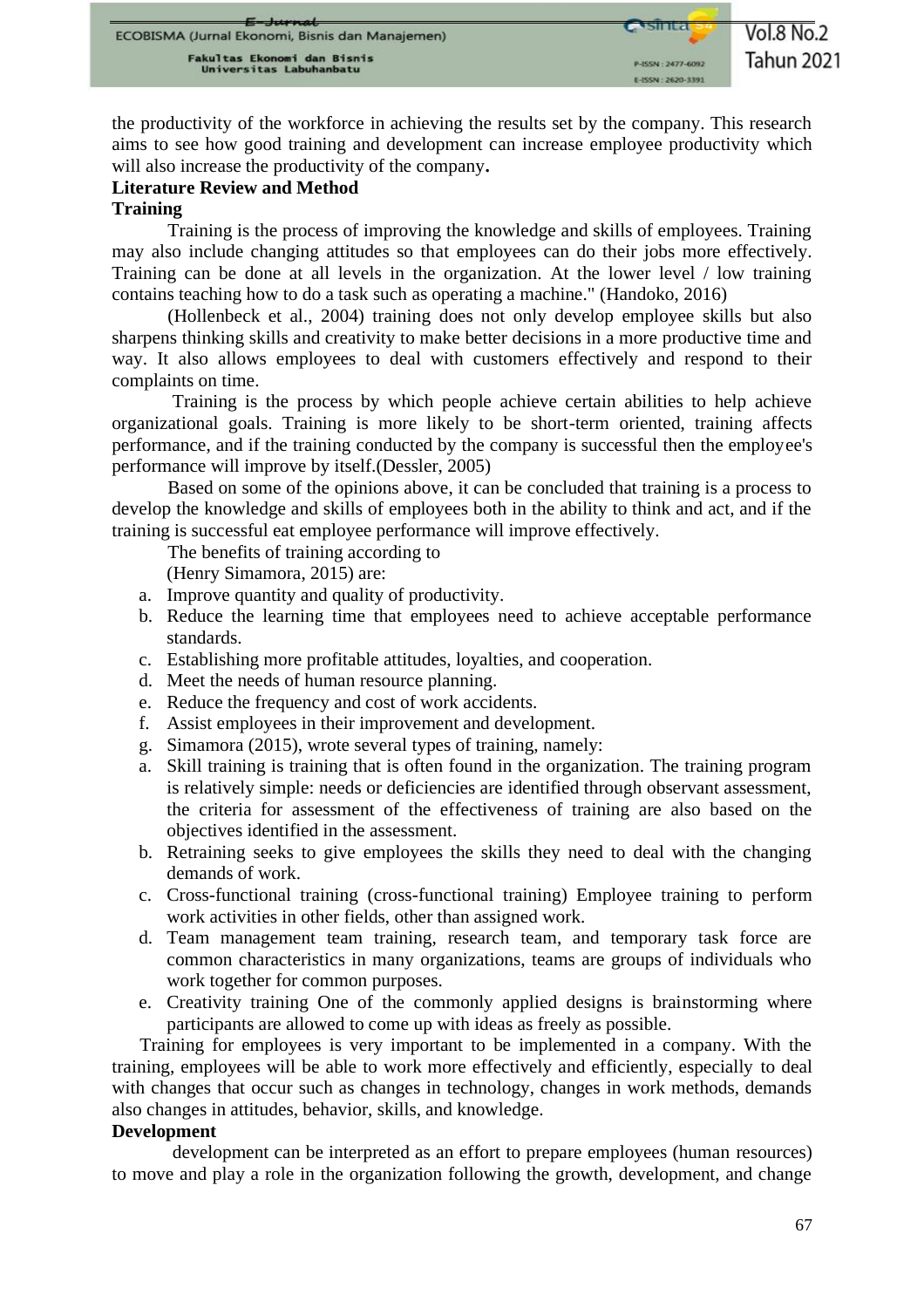$Vol.8$  No.2 **Tahun 2021** 

of an organization, agency, or department. (Soekidjo Notoadmodjo, 2009)

Human resource development can be seen from two aspects, namely quantity, and quality. The definition of quantity concerns the number of human resources. The number of human resources without the good quality of human resources will be a burden on the company. In the context of human resources, development is seen as improving the quality of human resources through training and education programs. (Edy Sutrisno, 2011)

According to Lee and Bruford (in Kurniawan, 2012) Human resource development has a vital role in efforts to direct, encourage, motivate the improvement/ development of the capabilities and skills of employees who are implemented in their work to achieve the effectiveness of human resources in the organization."

According to (Yuniarsih Tjuju, 2008) Development is a long-term educational process utilizing systematic and organized procedures, where managerial personnel learn conceptual and theoretical knowledge for general purposes. Human resource development in a company is a means to obtain a potential and professional workforce that focuses on preparing employees for the future.From some of the opinions of these experts can be concluded that human resource development efforts prepare employees by directing, motivating employees to improve skills and skills in an organization in one's career path**.**

#### **Employee Performance**

As per research led by Suwarsih, (in Sulaefi, 2017) states that employee usefulness features the way that representatives who are happy with their work will have higher occupation execution and maintenance of high work. features that profoundly taught employees are better ready to accomplish execution targets and gain a more strategic advantage. Training is characterized as a cycle that permits employees to have the option to finish undertakings with more prominent proficiency, along these lines being viewed as a significant component of key human asset the executives. (Pfeffer, 1994)

So representatives are the most important authoritative resources because, with all the potential they have, employees can keep on being prepared and grown, so they can be more proficient, their accomplishments become more ideal to accomplish hierarchical objectives. The presence of a hole between the capacity of representatives and what the association needs, makes the requirement for associations to overcome any barrier, one route is through training and development. Since nobody is appropriate at the hour of arrangement, instruction and preparation should be done. Subsequently, it is trusted that all possibilities moved by employees, regardless of whether enlisted (removed), chosen by the association, can expand information, abilities, and perspectives can be improved, in the end, the hole will be decreased or there will be no more holes.

(Belarmino, 2013) stated that this picture show the connection between representative execution and human asset training and development.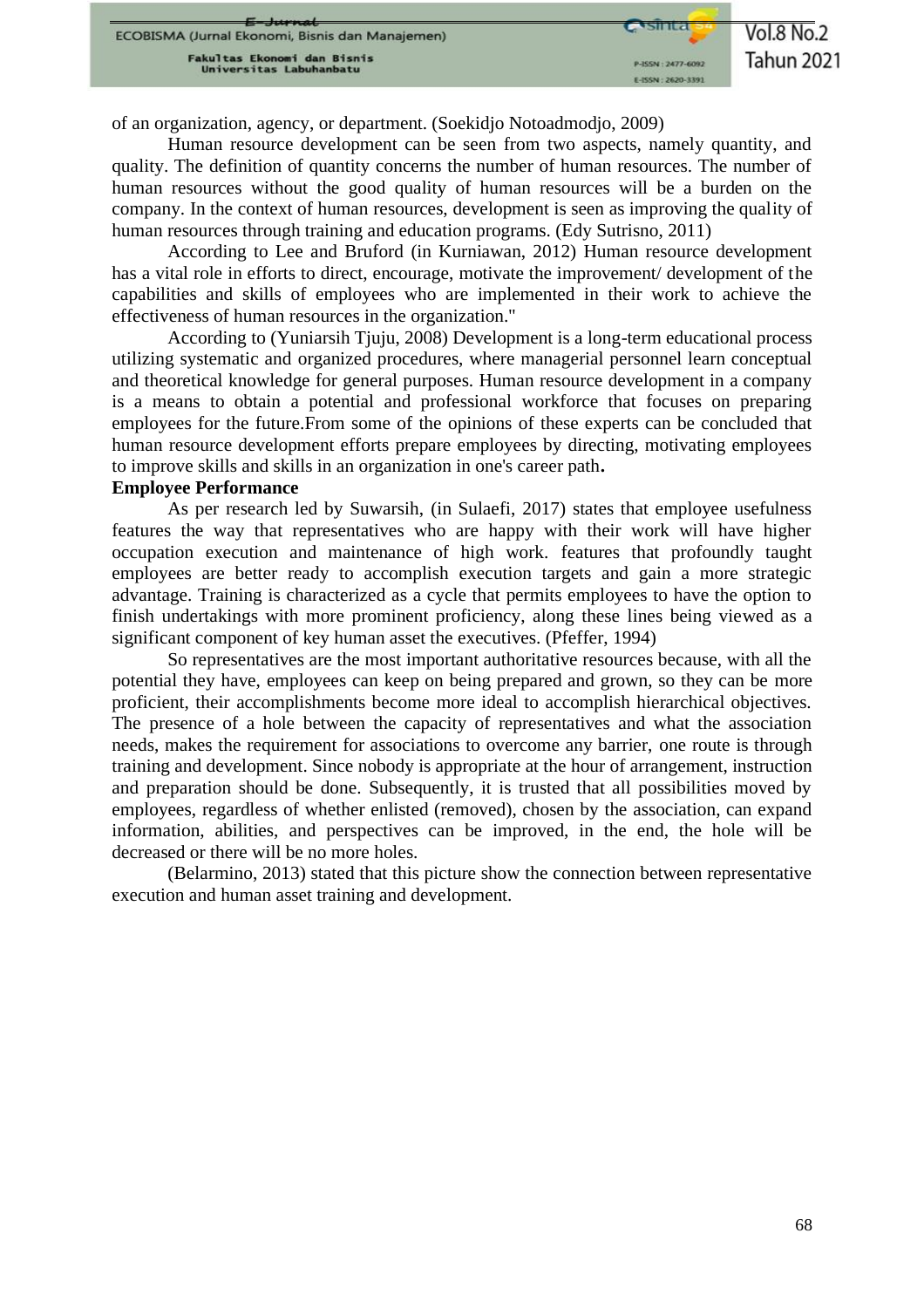

Picture 1. Framework for analyzing training and development

Human resource, training, and development in a company is a means to get a potential and professional workforce. Humans are the main resource for smooth activities in a company. This is because however sophisticated the equipment used by a company will be meaningless without humans who are employees in operating it, and ultimately this research shows that the importance of training and development for employees to improve employee performance can be done by the HR Management team to improve the performance of the company or organization.

#### **Discussions**

There have been many studies that prove that training and development affect employee performance in companies. (Haryati, 2019) in her research result stated that the implementation of the employee training and development program at PT Visi Sukses Bersama has been carried out well, but there needs to be a better development in the employee selection system that will follow the training and development for this program to get maximum results in all parts.

(Melvin, 2016) in their research concluded that Human resource training and human resource development simultaneously have a significant effect on employee performance at PT. Berlian Kharisma Pasifik Manado. Human resource training partially has a positive and significant effect on employee performance

at PT.Berlian Kharisma Pasifik Manado Human resource training is the most variable effect on employee performance in this study.

(Steffenny & Praptiningsih, 2013) in their research concluded that the implementation of training and development in PT. Jaya Mas Mandiri Plus has been effective because the training has been running well. Can be seen from the evaluation results that have been done by companies that get a positive response from employees, employees are also more motivated, and also performance improved

As a part of this discussion and based on several journals and research studied, it can be concluded that training and development conducted by organizations or companies have a positive influence on improving employee performance. Although factors that affect employee performance development are not only influenced by training and development alone. And the results of this study is certainly not the only tool to measure the influence of training and development on improving employee performance, it is expected that there is similar research with more complete literature of several factors that affect the development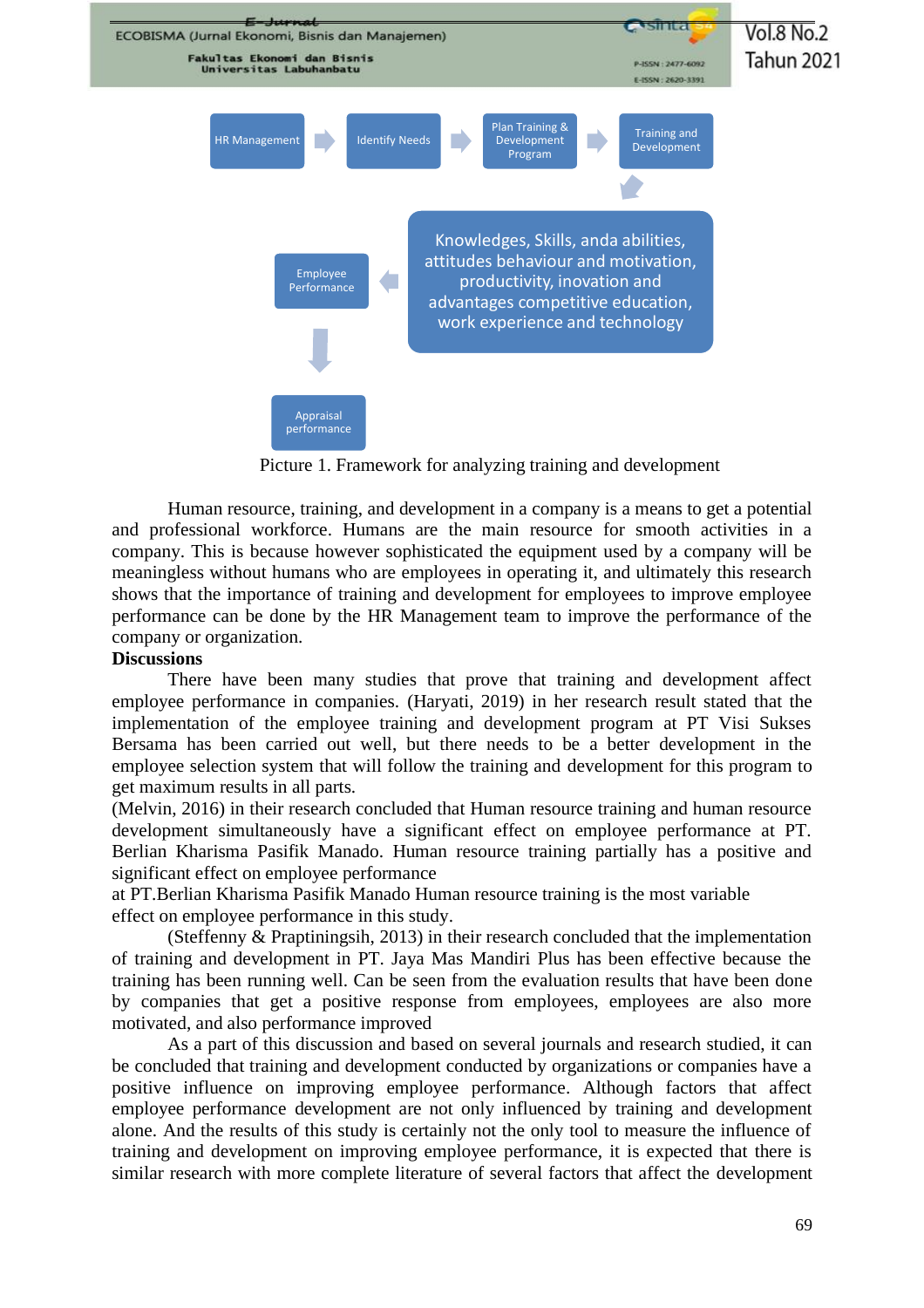of the company's performance as well as more specific data in a company.

# **Conclusions and Suggestion**

### **Conclusions**

The conclusion that can be drawn from this study is that training and development can improve employee performance at work, as in the research of Melvin (2016) which showed a significant increase after training and development were applied to employees, as well as Maria's research and Steffany stated that training and development received a positive response from employees so that it spurred on improving employee performance.

That's why companies that want to grow, then train their employees should receive great attention. Human resource development can be used as additional reference material is an activity of human resource management in planning, organizing, directing, and supervision through activities of procurement, development, compensation, integration, maintenance, and release of human resources to achieve various

individual goals, and corporate goals.

### **Suggestion**

This paper is for learning purposes and the author hopes that in the future there will be other researchers who can prove the results of this paper in research directly to companies or organizations by considering some of the author's opinions in this article.

#### **REFERENCES**

Belarmino. (2013). *Human Resource Management*. Erlangga.

Dessler, G. (2005). *Human Resource Management* (10th ed.). Pearson Prentice Hall.

Devi, V. R. & Shaik. N. (2012). TRAINING & DEVELOPMENT – A JUMP STARTER FOR EMPLOYEE PERFORMANCE AND ORGANIZATIONAL EFFECTIVENESS. *International Journal of Social Science & Interdisciplinary Research*, *1*(7). <http://indianresearchjournals.com/pdf/IJSSIR/2012/July/16.pdf>

Edy Sutrisno. (2011). *Human Resource Management*. Prenada Media Group.

Flippo, E. B. (1995). *Manajemen Personalia* (Moh Masud, Ed.). Erlangga.

Handoko, H. (2016). *Production and Operations Management Basics*. BPFE.

Haryati, R. A. (2019). Analisis Pelaksanaan Program Pelatihan dan Pengembangan Karyawan: Studi Kasus Pada PT Visi Sukses Bersama Jakarta. *Widya Cipta - Jurnal Sekretari Dan Manajemen*, *3*(1).<https://doi.org/10.31294/widyacipta.v3i1.5185>

Henry Simamora. (2015). *Human Resource Management*. STIE-YKPN.

- Hollenbeck, J. R., DeRue, D. S., & Guzzo, R. (2004). Bridging the gap between I/O research and HR practice: Improving team composition, team training, and team task design. In *Human Resource Management* (Vol. 43, Issue 4, pp. 353–366). <https://doi.org/10.1002/hrm.20029>
- Kurniawan, A. W. (2012). Ekuitas: Jurnal Ekonomi dan Keuangan PENGARUH KEPEMIMPINAN DAN PENGEMBANGAN SUMBER DAYA MANUSIA TERHADAP KEPUASAN KERJA, MOTIVASI KERJA, DAN KINERJA KARYAWAN BANK SULSELBAR Universitas Negeri Makassar. *Jurnal Ekonomi Dan Keuangan*, *16*(4).

Malayu S.P Hasibuan. (2016). *Human Resource Management*. BPFE.